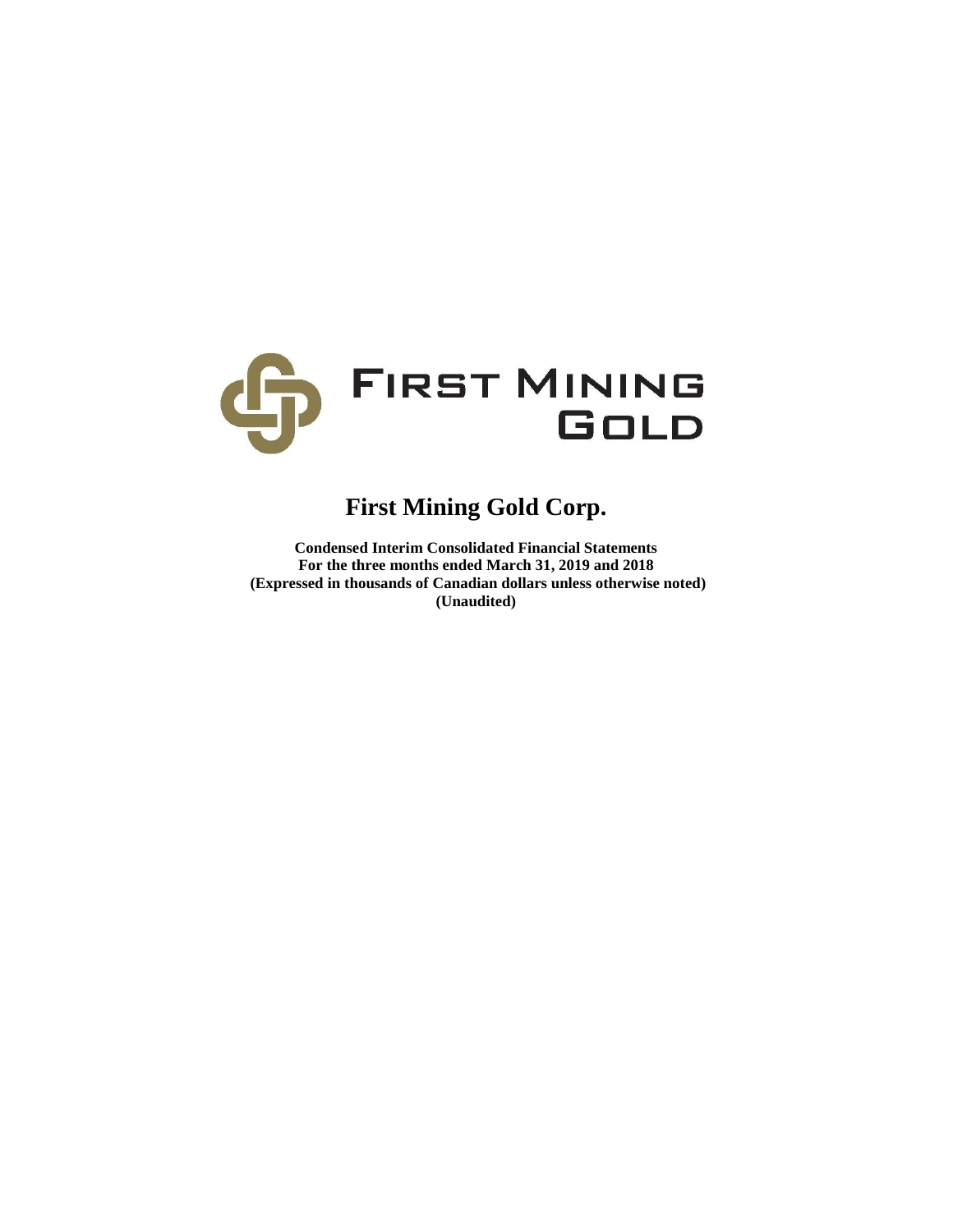INTERIM CONSOLIDATED STATEMENTS OF FINANCIAL POSITION AS AT MARCH 31, 2019 AND DECEMBER 31, 2018 (Expressed in thousands of Canadian dollars unless otherwise noted) (Unaudited)

|                                                   | March 31,     |    | December 31, |
|---------------------------------------------------|---------------|----|--------------|
|                                                   | 2019          |    | 2018         |
| <b>ASSETS</b>                                     |               |    |              |
| <b>Current</b>                                    |               |    |              |
| Cash and cash equivalents                         | \$<br>3,059   | \$ | 5,115        |
| Accounts and other receivables                    | 78            |    | 149          |
| Prepaid expenditures                              | 212           |    | 257          |
| Marketable securities (Note 3)                    | 2,669         |    | 2,597        |
| <b>Total current assets</b>                       | 6,018         |    | 8,118        |
| <b>Non-current</b>                                |               |    |              |
| Mineral properties (Note 4)                       | 245,169       |    | 244,129      |
| Mineral property investments (Note 5)             | 4,417         |    | 4,417        |
| Property and equipment                            | 651           |    | 662          |
| <b>Reclamation deposit</b>                        | 118           |    | 116          |
| Other receivables                                 | 90            |    | 90           |
| <b>Total non-current assets</b>                   | 250,445       |    | 249,414      |
| <b>TOTAL ASSETS</b>                               | \$<br>256,463 | \$ | 257,532      |
| <b>LIABILITIES</b>                                |               |    |              |
| Current                                           |               |    |              |
| Accounts payable and accrued liabilities (Note 6) | \$<br>527     | Ŝ. | 582          |
| <b>SHAREHOLDERS' EQUITY</b>                       |               |    |              |
| Share capital (Note 7)                            | 275,068       |    | 275,068      |
| Warrant and share-based payment reserve (Note 7)  | 30,955        |    | 30,230       |
| Accumulated other comprehensive loss              | (5,304)       |    | (5, 292)     |
| Accumulated deficit                               | (44, 783)     |    | (43,056)     |
| <b>Total shareholders' equity</b>                 | 255,936       |    | 256,950      |
| TOTAL LIABILITIES AND SHAREHOLDERS' EQUITY        | \$<br>256,463 | \$ | 257,532      |
| Subsequent events (Note 12)                       |               |    |              |

The consolidated financial statements were approved by the Board of Directors:

Signed: "Keith Neumeyer", Director Signed: "Raymond Polman", Director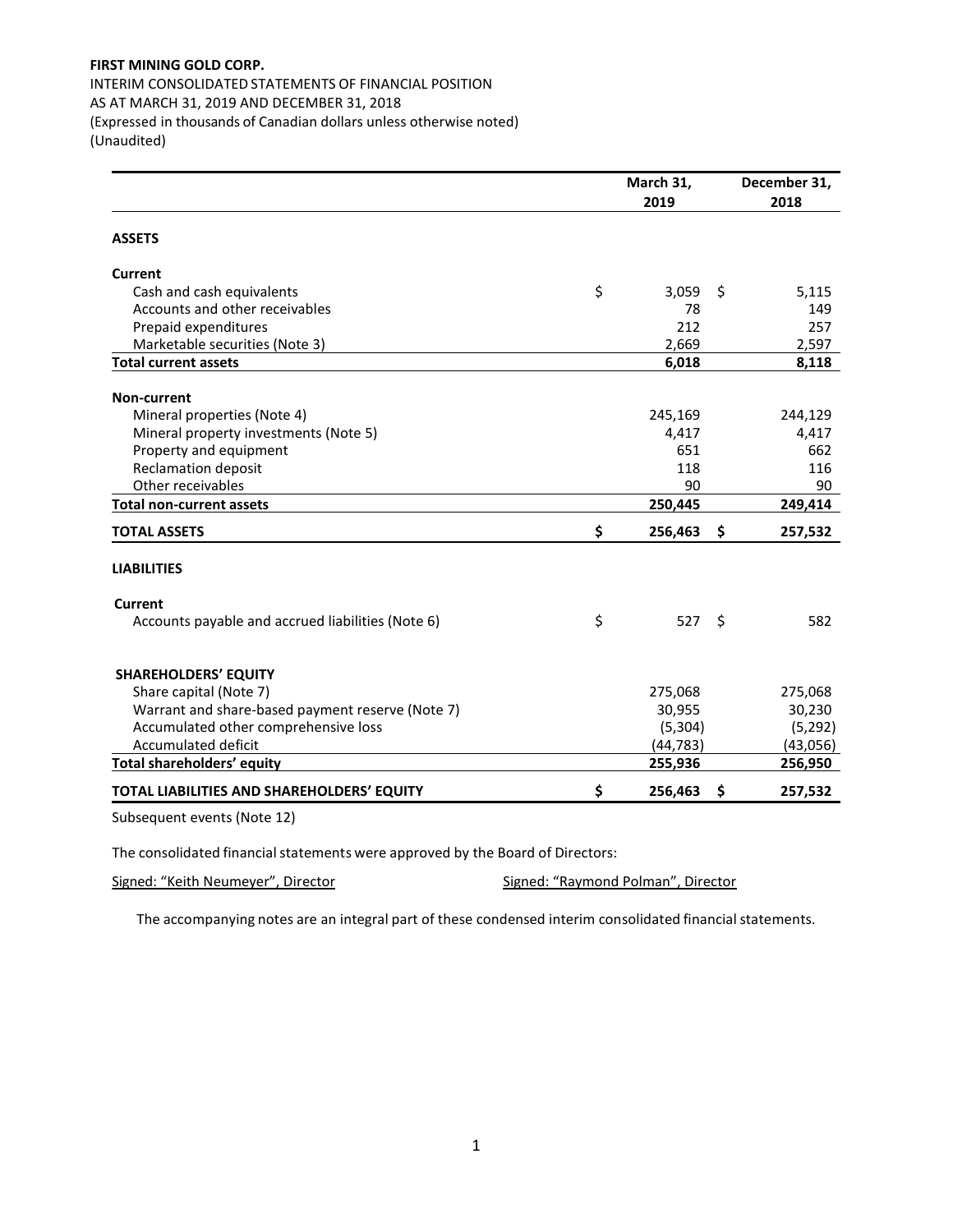## INTERIM CONSOLIDATED STATEMENTS OF NET LOSS AND COMPREHENSIVE LOSS FOR THE THREE MONTHS ENDED MARCH 31, 2019 AND 2018 (Expressed in thousands of Canadian dollars unless otherwise noted) (Unaudited)

**Three months ended March 31, 2019 2018 EXPENDITURES** (Note 8) General and administration and the state of the state of the state of the state of the state of the state of the state of the state of the state of the state of the state of the state of the state of the state of the state Exploration and evaluation 199 268 Investor relations and marketing communications 634 534 736 Corporate development and due diligence 145 327 Loss from operational activities (1,745) (3,767) **OTHER ITEMS** Foreign exchange (loss) gain and the control of the control of the control of the control of the control of the control of the control of the control of the control of the control of the control of the control of the contr Other expenses (64) (45) Interest and other income 68 and  $\frac{84}{2}$  58 **Net loss for the period \$ (1,727) \$ (3,752) OTHER COMPREHENSIVE LOSS** *Items that will not be reclassified to net income or (loss):* Marketable securities fair value gain (loss) (Note 3) 12 12 (22) *Items that may be reclassified to net income or (loss):* Currency translation adjustment 151 Other comprehensive (loss) income (12) 129 **Total comprehensive loss for the period \$ (1,739) \$ (3,623)** Basic and diluted loss per share (in dollars)  $\zeta$  (0.00) \$ (0.01) **Weighted average number of shares outstanding – Basic and Diluted 558,316,696 556,009,949**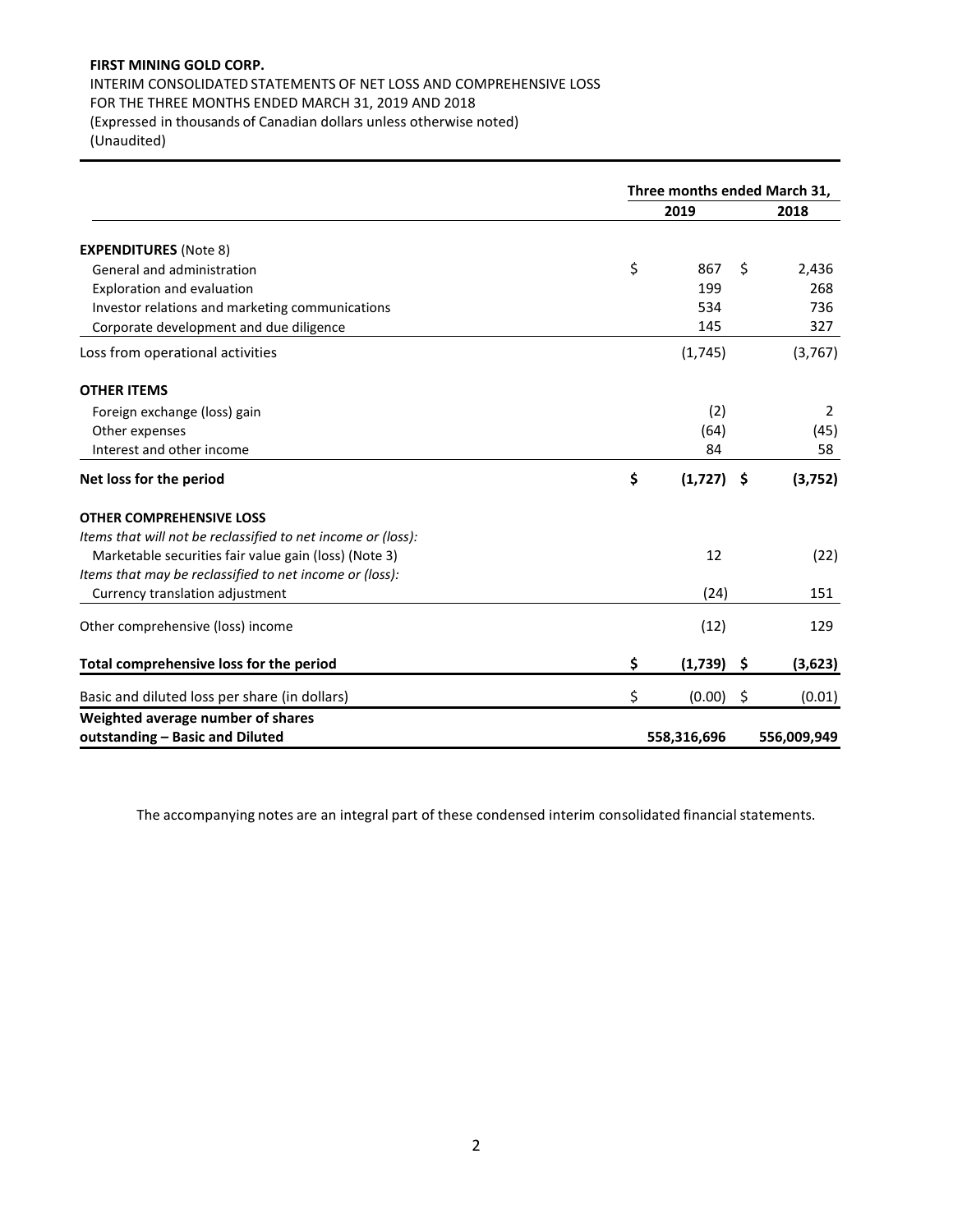INTERIM CONSOLIDATED STATEMENTS OF CASH FLOWS FOR THE THREE MONTHS ENDED MARCH 31, 2019 AND 2018 (Expressed in thousands of Canadian dollars unless otherwise noted) (Unaudited)

|                                                                  | Three months ended March 31, |              |          |  |
|------------------------------------------------------------------|------------------------------|--------------|----------|--|
|                                                                  |                              | 2019         | 2018     |  |
| Cash flows from operating activities                             |                              |              |          |  |
| Net loss for the period                                          | \$                           | $(1,727)$ \$ | (3,752)  |  |
| Adjustments for:                                                 |                              |              |          |  |
| Depreciation                                                     |                              | 43           | 54       |  |
| Unrealized foreign exchange (gain) loss                          |                              | (1)          | 3        |  |
| Share-based payments (Note 7(d))                                 |                              | 574          | 2,528    |  |
| Accrued interest receivable and other income                     |                              | (64)         |          |  |
| Accrued other expenses                                           |                              | 65           | 42       |  |
| Operating cash flows before movements in working capital         |                              | (1, 110)     | (1, 125) |  |
| Changes in non-cash working capital items:                       |                              |              |          |  |
| Decrease in accounts and other receivables                       |                              | 4            | 102      |  |
| Decrease (increase) in prepaid expenditures                      |                              | 61           | (250)    |  |
| (Decrease) increase in accounts payables and accrued liabilities |                              | (28)         | 381      |  |
| Total cash used in operating activities                          |                              | (1,073)      | (892)    |  |
| Cash flows from investing activities                             |                              |              |          |  |
| Property and equipment purchases                                 |                              | (37)         | (34)     |  |
| Mineral property expenditures (Note 4)                           |                              | (1,001)      | (3,044)  |  |
| Option payments and expenditures recovered (Note 4)              |                              | 55           |          |  |
| Total cash used in investing activities                          |                              | (983)        | (3,078)  |  |
| Cash flows from financing activity                               |                              |              |          |  |
| Proceeds from exercise of warrants and stock options             |                              |              | 836      |  |
| Total cash provided by financing activity                        |                              |              | 836      |  |
| Foreign exchange effect on cash                                  |                              |              | 23       |  |
| Change in cash and cash equivalents                              |                              | (2,056)      | (3, 111) |  |
| Cash and cash equivalents, beginning                             |                              | 5,115        | 15,400   |  |
| Cash and cash equivalents, ending                                | \$                           | \$<br>3,059  | 12,289   |  |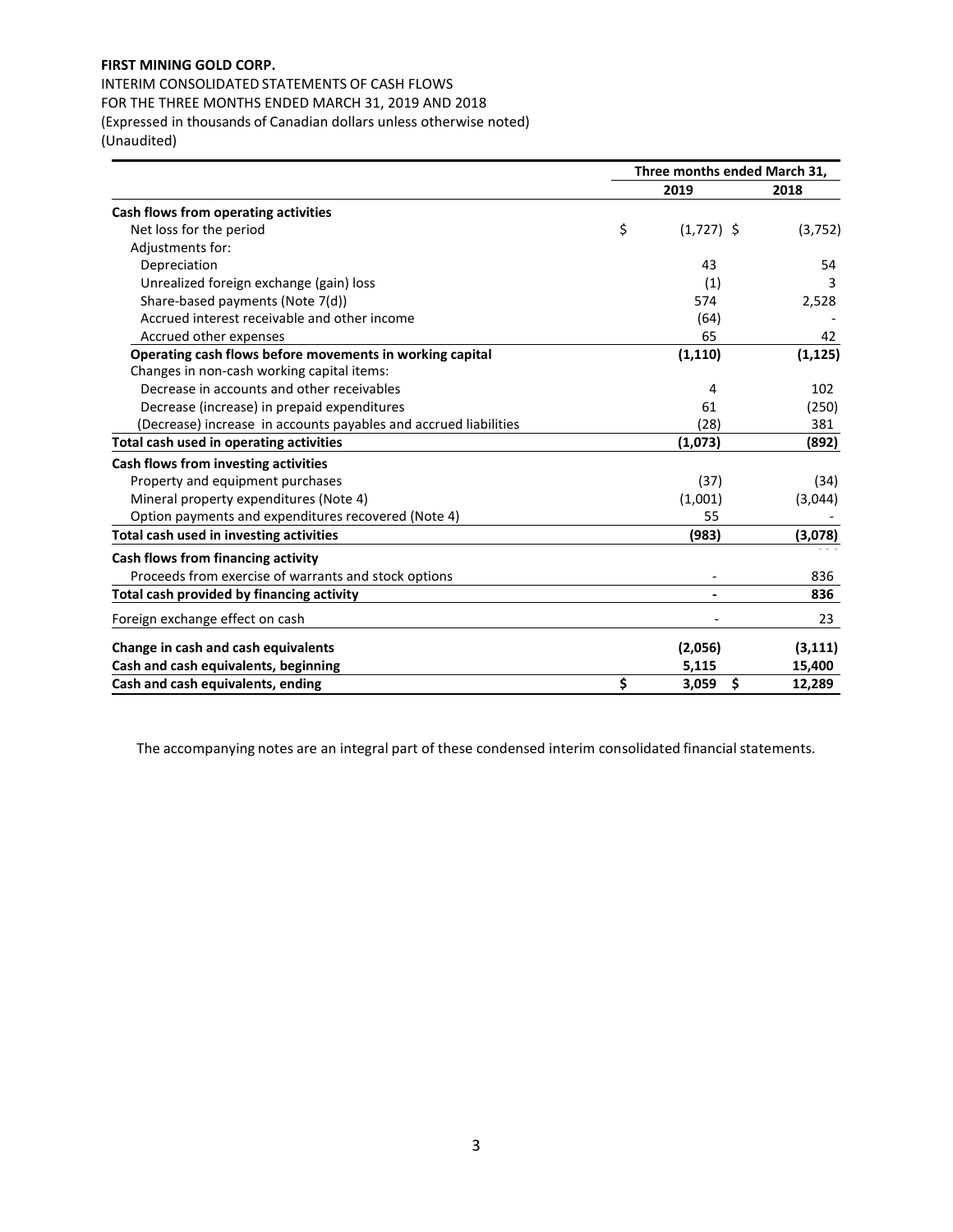INTERIM CONSOLIDATED STATEMENTS OF CHANGES IN EQUITY FOR THE THREE MONTHS ENDED MARCH 31, 2019 AND 2018 (Expressed in thousands of Canadian dollars unless otherwise noted)

(Unaudited)

|                                  | Number of<br>common<br>shares | Share<br>capital         | Warrant<br>reserve       | Share-based<br>payment<br>reserve | Accumulated<br>other<br>comprehensive<br>income (loss) | Accumulated<br>deficit | Total    |
|----------------------------------|-------------------------------|--------------------------|--------------------------|-----------------------------------|--------------------------------------------------------|------------------------|----------|
|                                  |                               |                          |                          |                                   |                                                        |                        |          |
| Balance as at December 31, 2017  | 552,547,616 \$                | 272,501 \$               | 15,007 \$                | $12,600$ \$                       | $(4,043)$ \$                                           | $(31, 411)$ \$         | 264,654  |
| Exercise of options (Note 7(d))  | 164,000                       | 71                       |                          | (44)                              |                                                        |                        | 27       |
| Exercise of warrants (Note 7(c)) | 4,760,000                     | 2,107                    | (1,298)                  | $\overline{a}$                    |                                                        |                        | 809      |
| Share-based payments             |                               |                          |                          | 3,416                             |                                                        |                        | 3,416    |
| Loss for the period              |                               |                          |                          | -                                 |                                                        | (3,752)                | (3, 752) |
| Other comprehensive income       |                               |                          |                          |                                   | 129                                                    |                        | 129      |
| Balance as at March 31, 2018     | 557,471,616 \$                | 274,679 \$               | 13,709 \$                | 15,972 \$                         | $(3,914)$ \$                                           | $(35, 163)$ \$         | 265,283  |
| Balance as at December 31, 2018  | 558,316,916 \$                | 275,068 \$               | 13,600 \$                | $16,630$ \$                       | $(5,292)$ \$                                           | $(43,056)$ \$          | 256,950  |
| Share-based payments             |                               | $\overline{\phantom{a}}$ | $\overline{\phantom{a}}$ | 725                               | $\overline{\phantom{a}}$                               |                        | 725      |
| Loss for the period              |                               |                          |                          | $\overline{\phantom{a}}$          | $\overline{\phantom{a}}$                               | (1,727)                | (1, 727) |
| Other comprehensive loss         |                               |                          |                          |                                   | (12)                                                   |                        | (12)     |
| Balance as at March 31, 2019     | 558,316,916 \$                | 275,068 \$               | 13,600 \$                | $17,355$ \$                       | $(5,304)$ \$                                           | $(44, 783)$ \$         | 255,936  |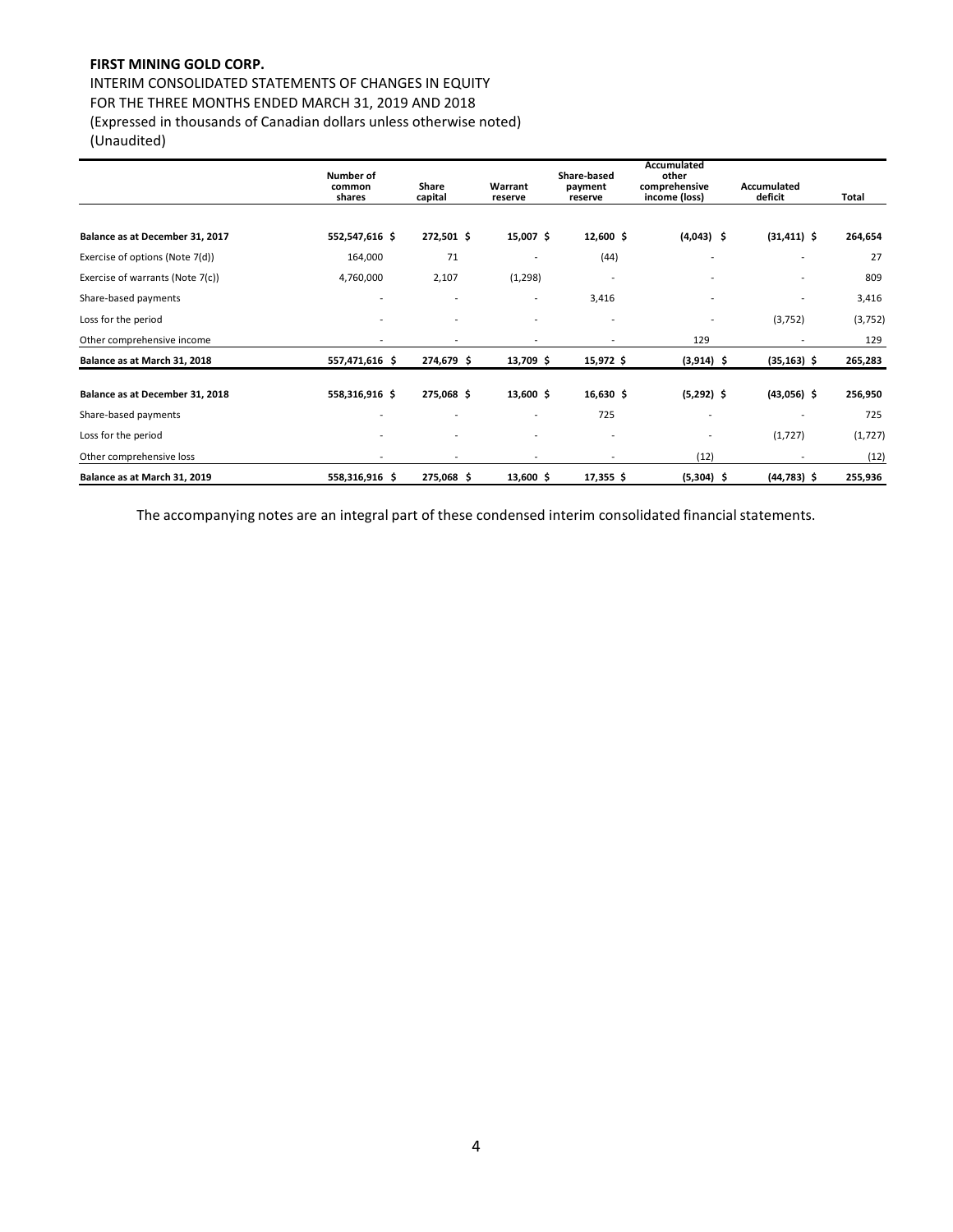## **1. NATURE OF OPERATIONS**

First Mining Gold Corp. (formerly First Mining Finance Corp.) (the "Company" or "First Mining") was incorporated in Canada on April 4, 2005. The Company changed its name to First Mining Gold Corp. in January 2018.

The Company is an emerging mineral development company with a diversified portfolio of gold projects in North America. The Company's vision is to advance its materials assets towards a construction decision and, ultimately, to production, and continues to assess mineral asset acquisition targets on an ongoing basis. These condensed interim consolidated financial statements include the accounts of the Company and its subsidiaries. The following table highlights the Company's material subsidiaries together with their projects:

| Name of the subsidiary       | Ownership<br>Percentage | <b>Project</b>                                                                                                                           | Location                 |
|------------------------------|-------------------------|------------------------------------------------------------------------------------------------------------------------------------------|--------------------------|
| Gold Canyon Resources Inc.   | 100%                    | Springpole Gold Project ("Springpole")                                                                                                   | Northern Ontario, Canada |
| Goldlund Resources Inc.      | 100%                    | Goldlund Gold Project ("Goldlund")                                                                                                       | Northern Ontario, Canada |
| Coastal Gold Corp.           | 100%                    | Hope Brook Gold Project ("Hope Brook")                                                                                                   | Newfoundland, Canada     |
| Cameron Gold Operations Ltd. | 100%                    | Cameron Gold Project ("Cameron")                                                                                                         | Northern Ontario, Canada |
| PC Gold Inc.                 | 100%                    | Pickle Crow Gold Project ("Pickle Crow")                                                                                                 | Northern Ontario, Canada |
| Clifton Star Resources Inc.  | 100%                    | Duguesne Gold Project ("Duguesne")<br>10% indirect interest in the Duparquet<br>Gold Project ("Duparquet")<br>Pitt Gold Project ("Pitt") | Québec, Canada           |

First Mining is a public company which is listed on the Toronto Stock Exchange (the "TSX") under the symbol "FF", on the OTCQX under the symbol "FFMGF", and on the Frankfurt Stock Exchange under the symbol "FMG".

The Company's head office and principal address is located at Suite 1800 – 925 West Georgia Street, Vancouver, British Columbia, Canada, V6C 3L2.

## **2. BASIS OF PRESENTATION**

These condensed interim consolidated financial statements have been prepared in accordance with International Accounting Standard 34, *Interim Financial Reporting* using policies consistent with International Financial Reporting Standards ("IFRS") as issued by the International Accounting Standards Board. The Company uses the same accounting policies and methods of computation as in the annual consolidated financial statements for the year ended December 31, 2018, except for the following: the Company has adopted IFRS 16 *Leases* ("IFRS 16") which is effective for annual periods beginning on or after January 1, 2019.

IFRS 16 specifies how to recognize, measure, present and disclose leases. The standard provides a single lessee accounting model, requiring lessees to recognize assets and liabilities for all leases unless the lease term is 12 months or less or the underlying asset has a low value. The adoption of IFRS 16 did not have an impact on the Company's condensed interim consolidated financial statements.

These condensed interim consolidated financial statements should be read in conjunction with the Company's audited annual consolidated financial statements for the year ended December 31, 2018, as some disclosures from the annual consolidated financial statements have been condensed or omitted.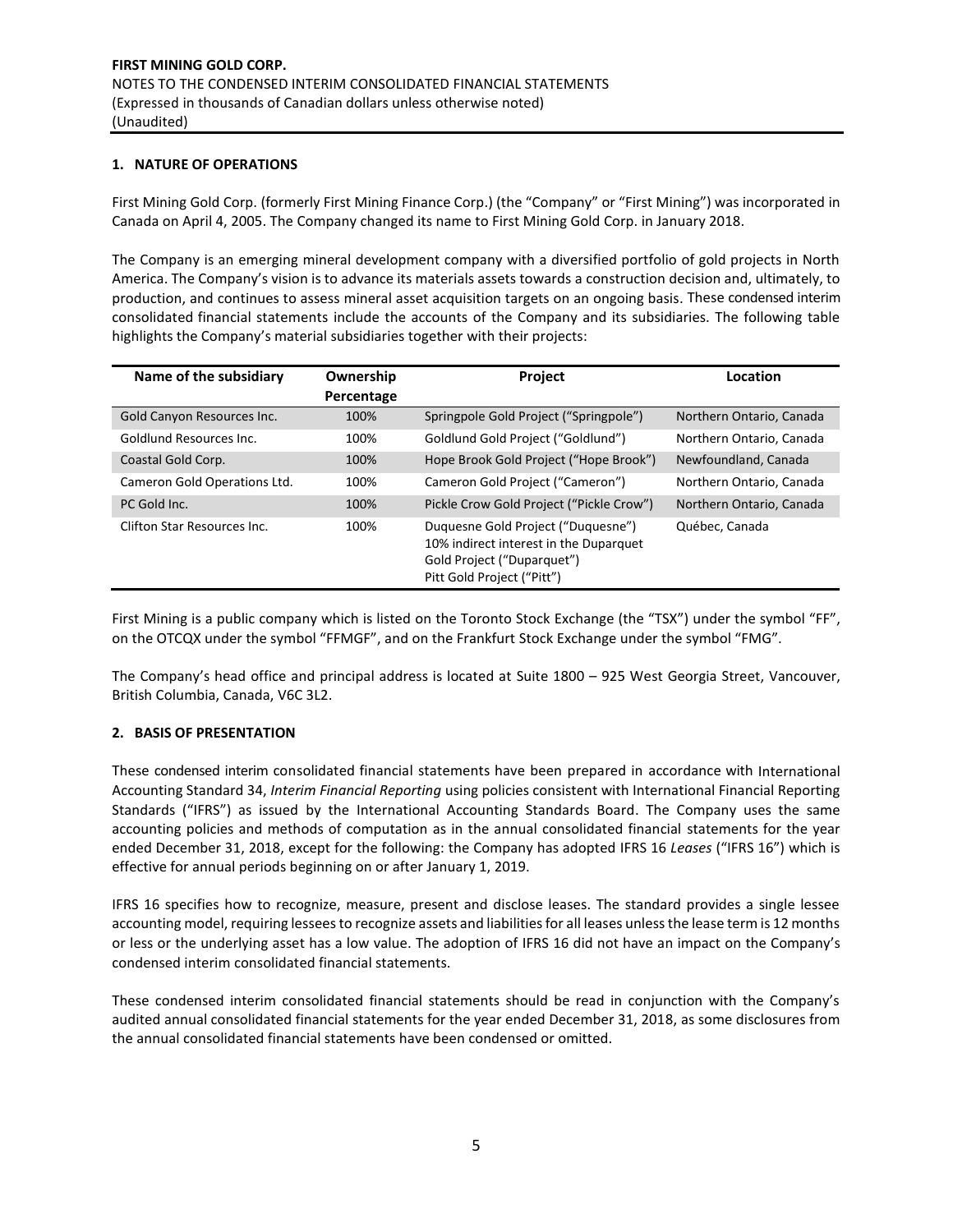## **2. BASIS OF PRESENTATION (continued)**

These condensed interim consolidated financial statements have been prepared on a historical cost basis, except for financial instruments classified as fair value through profit and loss or fair value through other comprehensive income (loss), which are stated at their fair value. The condensed interim consolidated financial statements are presented in thousands of Canadian dollars, unless otherwise noted. The functional currency of the Company and its Canadian subsidiaries is the Canadian dollar while the functional currency of the Company's non-Canadian subsidiaries is the US dollar.

The use of judgments, estimates and assumptions affects the application of accounting policies and the reported amounts of assets and liabilities, income and expense. Actual results may differ from these estimates.

These condensed interim consolidated financial statements were approved by the Board of Directors on May 14, 2019.

## **3. MARKETABLE SECURITIES**

The movements in marketable securities during the three months ended March 31, 2019, and year ended December 31, 2018 are summarized as follows:

|                                                  | <b>Silver One</b><br>Resources Inc. |  | <b>Other Marketable</b><br><b>Securities</b> | <b>Total</b> |       |
|--------------------------------------------------|-------------------------------------|--|----------------------------------------------|--------------|-------|
| Balance as at December 31, 2018                  | 990S                                |  | 1,607                                        |              | 2,597 |
| Additions                                        | 60                                  |  |                                              |              | 60    |
| Gain (loss) recorded in other comprehensive loss | 13                                  |  | (1)                                          |              | 12    |
| Balance as at March 31, 2019                     | 1.063                               |  | 1,606                                        |              | 2,669 |

|                                           | <b>Silver One</b><br>Resources Inc. |  | <b>Other Marketable</b><br><b>Securities</b> |  | <b>Total</b> |
|-------------------------------------------|-------------------------------------|--|----------------------------------------------|--|--------------|
| Balance as at December 31, 2017           | 2,280                               |  | 1.997                                        |  | 4,277        |
| Loss recorded in other comprehensive loss | (1,290)                             |  | (390)                                        |  | (1,680)      |
| Balance as at December 31, 2018           | 990 <sub>5</sub>                    |  | 1.607                                        |  | 2,597        |

The Company holds marketable securities as strategic investments and has less than a 10% equity interest in each of the investees.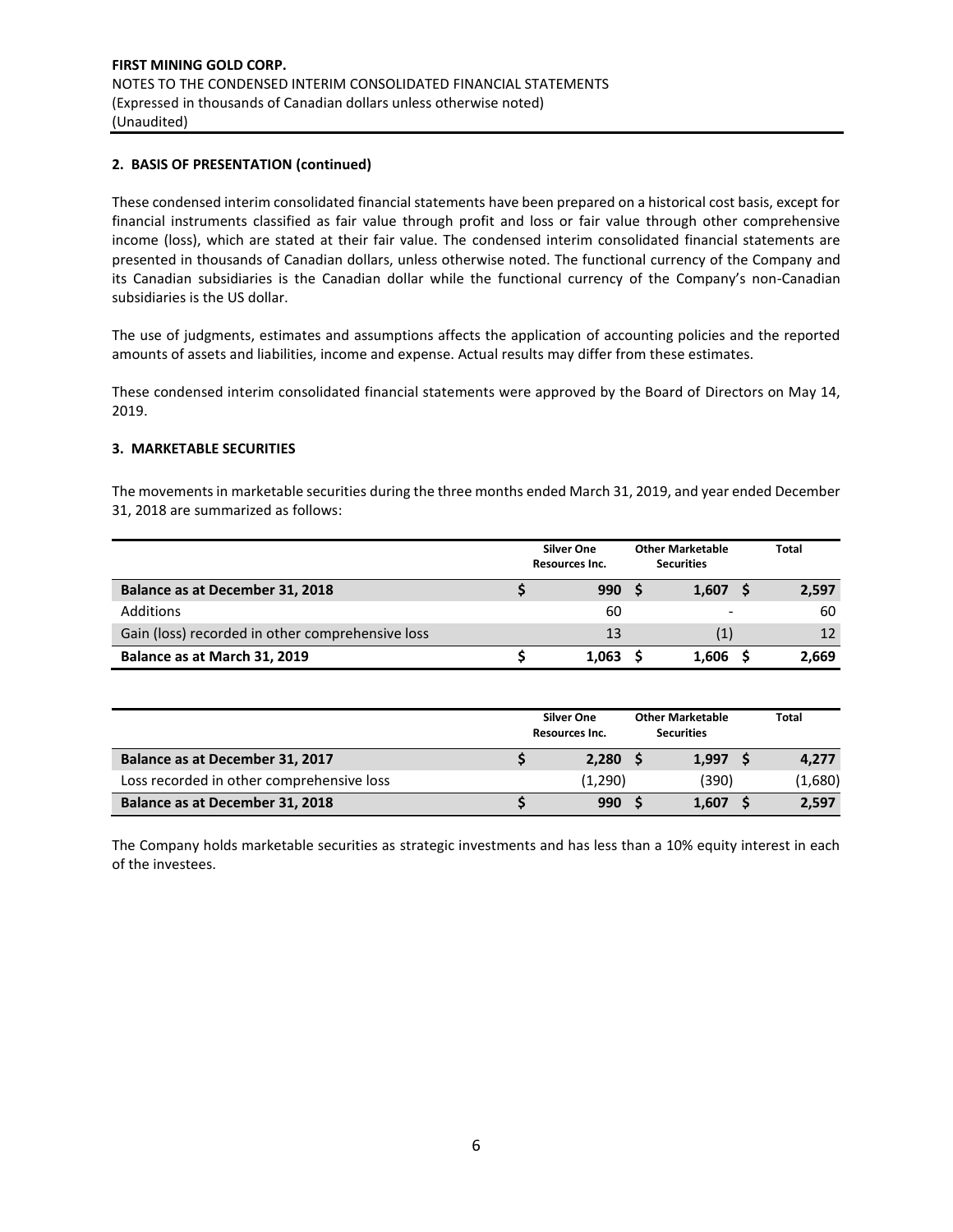## **4. MINERAL PROPERTIES**

As at March 31, 2019 and December 31, 2018, the Company has capitalized the following acquisition, exploration and evaluation costs on its mineral properties:

|                       | <b>Balance</b><br>December 31, 2018 | Concessions,<br>taxes, and<br>royalties | Salaries and<br>share-based<br>payments | Drilling,<br>exploration,<br>and technical<br>consulting | Assaying, field<br>supplies, and<br>environmental expenditures | Travel and<br>other      | Option<br>payments and<br>expenditures<br>recovered | Currency<br>translation<br>adjustments | Disposal or<br>write-down of<br>mineral<br>properties | <b>Balance</b><br>March 31, 2019 |
|-----------------------|-------------------------------------|-----------------------------------------|-----------------------------------------|----------------------------------------------------------|----------------------------------------------------------------|--------------------------|-----------------------------------------------------|----------------------------------------|-------------------------------------------------------|----------------------------------|
| Springpole            | \$<br>73,378                        | $\zeta$<br>83                           | Ŝ.<br>249                               | 179<br>Ŝ.                                                | $45 \quad$<br>$\mathsf{S}$                                     | 104                      | Ś<br>$\overline{\phantom{a}}$                       | $\overline{\phantom{a}}$               | $\overline{\phantom{a}}$                              | \$<br>74,038                     |
| Goldlund              | 96,604                              | 2                                       | 191                                     | 28                                                       | 30                                                             | 14                       | $\overline{\phantom{a}}$                            |                                        | $\overline{\phantom{a}}$                              | 96,869                           |
| Hope Brook            | 19,581                              | 20                                      | 17                                      | 18                                                       | 6                                                              | $\overline{7}$           | $\overline{\phantom{a}}$                            | $\overline{\phantom{a}}$               | $\overline{\phantom{a}}$                              | 19,649                           |
| Cameron               | 27,032                              | 48                                      | 9                                       | 1                                                        | 3                                                              | ٠                        |                                                     |                                        | $\overline{\phantom{a}}$                              | 27,093                           |
| Pickle Crow           | 16,754                              | 16                                      | 16                                      |                                                          |                                                                | ÷                        | (50)                                                |                                        | $\overline{\phantom{a}}$                              | 16,737                           |
| Duquesne              | 5,091                               | $\mathbf{1}$                            |                                         | $\overline{\mathbf{3}}$                                  |                                                                | $\sim$                   |                                                     |                                        | $\overline{\phantom{a}}$                              | 5,096                            |
| Pitt                  | 2,082                               | $\overline{\phantom{a}}$                | $\overline{\phantom{a}}$                | $\mathbf{1}$                                             | ۰                                                              | $\sim$                   |                                                     | -                                      | $\overline{\phantom{a}}$                              | 2,083                            |
| Others <sup>(1)</sup> | 2,559                               | $\overline{2}$                          | 1                                       | $\overline{\mathbf{3}}$                                  | 5                                                              | $\overline{\phantom{a}}$ | $\overline{a}$                                      | $\overline{a}$                         | $\overline{\phantom{a}}$                              | 2,570                            |
| <b>Canada Total</b>   | \$<br>243,081                       | \$<br>172                               | 483<br>\$.                              | 233<br>Ŝ                                                 | 91<br>Ŝ                                                        | 125<br>\$.               | $(50)$ \$<br>.\$                                    |                                        | $\overline{a}$                                        | \$<br>244,135                    |
| Miranda               | $\overline{\phantom{a}}$            |                                         |                                         |                                                          |                                                                | $\overline{\phantom{a}}$ |                                                     |                                        | $\overline{\phantom{a}}$                              |                                  |
| Socorro               | $\overline{\phantom{a}}$            |                                         |                                         |                                                          | ۰                                                              | $\sim$                   |                                                     |                                        | $\overline{\phantom{a}}$                              |                                  |
| San Ricardo           | $\sim$                              |                                         | $\overline{a}$                          | $\overline{\phantom{a}}$                                 | ٠                                                              | $\sim$                   |                                                     | $\overline{\phantom{a}}$               | $\overline{\phantom{a}}$                              |                                  |
| Las Margaritas        | 244                                 | 5                                       | $\overline{\phantom{a}}$                | 8                                                        | $\overline{a}$                                                 | $\sim$                   | (5)                                                 | (5)                                    | $\overline{\phantom{a}}$                              | 247                              |
| Others $(2)$          | $\overline{\phantom{a}}$            |                                         |                                         |                                                          | ٠                                                              | $\overline{\phantom{a}}$ |                                                     | ۰                                      | $\overline{\phantom{a}}$                              | $\sim$                           |
| <b>Mexico Total</b>   | $\frac{1}{2}$<br>244                | \$<br>5                                 | -\$                                     | 8                                                        | -\$<br>$\overline{\phantom{0}}$                                | $\overline{\phantom{a}}$ | $(5)$ \$<br>\$                                      | (5)                                    | -\$<br>$\overline{a}$                                 | \$<br>247                        |
| <b>USA</b>            | 804                                 |                                         |                                         |                                                          | ٠                                                              | $\overline{\phantom{a}}$ |                                                     | (17)                                   | $\overline{\phantom{a}}$                              | 787                              |
| <b>Total</b>          | \$<br>244,129                       | \$<br>177                               | Ŝ.<br>483                               | 241<br>S                                                 | 91<br>S                                                        | Ŝ.<br>125                | \$<br>$(55)$ \$                                     | (22)                                   | -\$<br>$\overline{a}$                                 | 245,169<br>Ŝ                     |

|                            | <b>Balance</b><br>December 31, 2017 | Concessions,<br>taxes, and<br>royalties | Salaries and<br>share-based<br>payments | Drilling,<br>exploration,<br>and technical<br>consulting | Assaying, field<br>supplies, and<br>environmental | Travel and<br>other<br>expenditures | Option<br>payments and<br>expenditures<br>recovered | Currency<br>translation<br>adjustments | Disposal or<br>write-down of<br>mineral<br>properties | <b>Balance</b><br>December 31, 2018 |
|----------------------------|-------------------------------------|-----------------------------------------|-----------------------------------------|----------------------------------------------------------|---------------------------------------------------|-------------------------------------|-----------------------------------------------------|----------------------------------------|-------------------------------------------------------|-------------------------------------|
| Springpole                 | \$<br>70,398                        | \$<br>237                               | $\mathsf{S}$<br>1,048                   | 657 \$<br>Ŝ.                                             | 479 \$                                            | 559                                 | \$                                                  |                                        | $\overline{\phantom{a}}$                              | \$<br>73,378                        |
| Goldlund                   | 93,807                              |                                         | 928                                     | 1,045                                                    | 596                                               | 226                                 |                                                     |                                        | $\overline{\phantom{a}}$                              | 96,604                              |
| Hope Brook                 | 18,665                              | 123                                     | 459                                     | 136                                                      | 116                                               | 82                                  |                                                     |                                        | $\overline{\phantom{a}}$                              | 19,581                              |
| Cameron                    | 26,676                              | 39                                      | 193                                     | 57                                                       | 39                                                | 28                                  |                                                     |                                        | $\overline{\phantom{a}}$                              | 27,032                              |
| <b>Pickle Crow</b>         | 16,496                              | 50                                      | 92                                      | 58                                                       | 36                                                | 22                                  |                                                     |                                        | $\overline{\phantom{a}}$                              | 16,754                              |
| Duquesne                   | 5,053                               | 6                                       | 4                                       | 27                                                       | ۰                                                 |                                     |                                                     |                                        | $\overline{\phantom{a}}$                              | 5,091                               |
| Pitt                       | 2,080                               | -                                       | ۰                                       | $\mathbf{1}$                                             | $\overline{\phantom{a}}$                          |                                     |                                                     |                                        | $\overline{\phantom{a}}$                              | 2,082                               |
| Others $\overline{^{(1)}}$ | 2,515                               | $\overline{2}$                          | 10                                      | 21                                                       | 9                                                 | $\overline{2}$                      |                                                     |                                        | $\overline{\phantom{a}}$                              | 2,559                               |
| <b>Canada Total</b>        | \$<br>235,690                       | \$<br>459                               | 2,734<br>S                              | 2,002<br>S                                               | 1,275<br>S.                                       | 921<br>-S                           | \$<br>$\overline{\phantom{a}}$                      | $\overline{\phantom{0}}$               | S<br>$\overline{\phantom{a}}$                         | Ś<br>243,081                        |
| Miranda                    | 810                                 | 48                                      | 18                                      | 9                                                        |                                                   | $\overline{\phantom{a}}$            | ٠                                                   | 76                                     | (962)                                                 |                                     |
| Socorro                    | 782                                 | 107                                     | 3                                       | $\overline{4}$                                           | -                                                 | н.                                  | $\overline{\phantom{a}}$                            | 77                                     | (973)                                                 |                                     |
| San Ricardo                | 969                                 | 140                                     |                                         | 6                                                        | $\overline{a}$                                    | 4                                   |                                                     | 96                                     | (1, 216)                                              |                                     |
| Las Margaritas             | 183                                 | 41                                      | $\overline{4}$                          | 25                                                       | $\overline{4}$                                    |                                     | (33)                                                | 19                                     |                                                       | 244                                 |
| Others <sup>(2)</sup>      | 739                                 | 195                                     | 7                                       | 7                                                        | ۰                                                 |                                     | $\overline{\phantom{a}}$                            | 81                                     | (1,030)                                               | $\sim$                              |
| <b>Mexico Total</b>        | \$<br>3,483                         | Ŝ.<br>531                               | 33<br>Ŝ.                                | 51<br>Ŝ                                                  | -S                                                | 5S<br>6                             | \$<br>$(33)$ \$                                     | 349                                    | $(4, 181)$ \$<br>Ŝ.                                   | 244                                 |
| <b>USA</b>                 | 698                                 | 43                                      |                                         | ٠                                                        |                                                   | ٠                                   |                                                     | 63                                     |                                                       | 804                                 |
| <b>Total</b>               | 239,871                             | \$<br>1,033                             | 2,767<br>s                              | 2,053                                                    | 1,280                                             | 927                                 | $(33)$ \$<br>\$                                     | 412                                    | $(4, 181)$ \$<br>s                                    | 244,129                             |

(1) Other mineral properties in Canada as at March 31, 2019 and December 31, 2018 include the mining claims and concessions located in the Township of Duparquet, Quebéc, which are near the Company's Duquesne gold project and the Duparquet gold project (in which the Company holds a 10% indirect interest).

(2) Other mineral properties in Mexico as at March 31, 2019 and December 31, 2018 include Puertecitos, Los Tamales, Geranio, El Apache, El Roble, Batacosa and Lachatao.

The Company has various underlying agreements and commitments with respect to its Canadian mineral properties, which define annual or future payments in connection with royalty buy-backs or maintenance of property interests.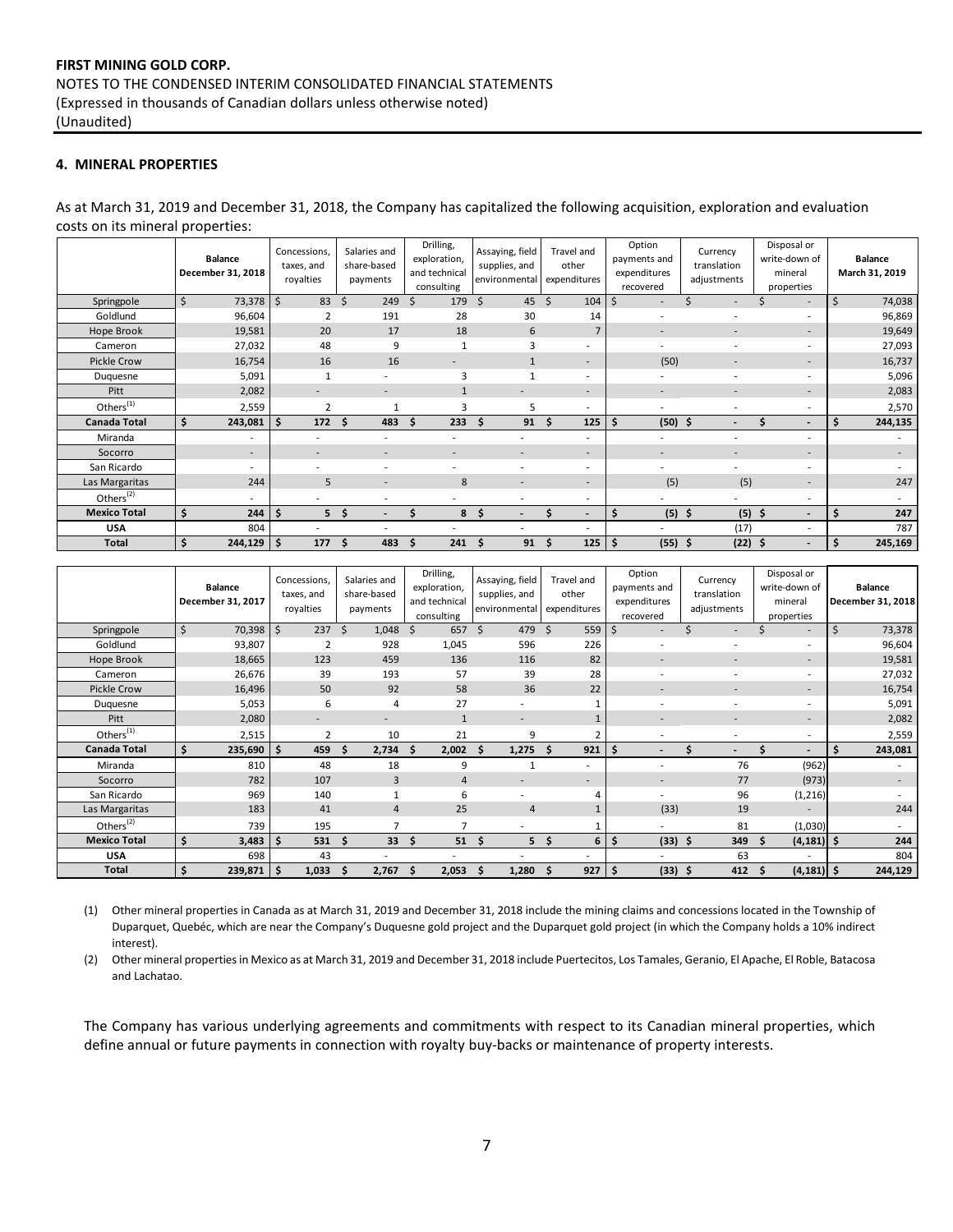## **4. MINERAL PROPERTIES (Continued)**

On July 30, 2018, the Company entered into an option agreement (the "Option Agreement") with Gainey Capital Corp. ("Gainey"), granting Gainey the right to earn a 100% interest in First Mining's Las Margaritas gold project ("Las Margaritas") located in the State of Durango in Mexico. Under the terms of the Option Agreement, Gainey can elect to make either annual share or cash payments to the Company for aggregate consideration of between \$900 and \$1,015 over the four year option period. In addition, as per the terms of the Option Agreement, Gainey will make annual payments of USD \$25,000 in September 2018 (paid), September 2019, September 2020 and USD \$250,000 in September 2021 in connection with an existing agreement on the property, and exploration expenditures totaling USD \$1,000,000 over the four year option period on Las Margaritas. Upon completion of the four year option period, Gainey obtains a 100% ownership interest in Las Margaritas, except that First Mining will retain a 2% net smelter returns ("NSR") royalty interest, with Gainey having the right to buy back 1% of the NSR royalty interest for USD \$1,000,000 up until the first anniversary of the commencement of commercial production at Las Margaritas. As at March 31, 2019, the carrying value of the Las Margaritas property is \$247 (December 31, 2018 - \$244). Subsequent to March 31, 2019, the Company received initial consideration in the form of Gainey shares with a value of \$75 and cash of \$12 under the terms of the Option Agreement, following TSX Venture Exchange approval.

## **5. MINERAL PROPERTY INVESTMENTS**

Mineral property investments (which comprise equity interests in the shares of three private companies) are designated as fair value through other comprehensive income (loss) ("FVTOCI"), with changes in fair value recorded in other comprehensive income (loss).

The Company, through its subsidiary Clifton, has a 10% equity interest in the shares of Beattie Gold Mines Ltd., 2699681 Canada Ltd., and 2588111 Manitoba Ltd which directly or indirectly own various mining concessions and surface rights, collectively known as the Duparquet gold project. As at March 31, 2019, the fair value of mineral property investments is \$4,417 (December 31, 2018 - \$4,417). As at March 31, 2019, there was no change in the carrying value of mineral property investments given management concluded that there was no material change in fair value (Note 11).

## **6. ACCOUNTS PAYABLE AND ACCRUED LIABILITIES**

| Category                  |  | December 31, |      |
|---------------------------|--|--------------|------|
|                           |  | 2019         | 2018 |
| Accounts payable          |  | 214S         | 341  |
| Other accrued liabilities |  | 313          | 241  |
| <b>Total</b>              |  | 527          | 582  |

## **7. SHARE CAPITAL**

## **a) Authorized**

Unlimited number of common shares with no par value. Unlimited number of preferred shares with no par value.

## **b) Issued and Fully Paid**

Common shares: 558,316,916 (December 31, 2018 – 558,316,916). Preferred shares: nil (December 31, 2018 – nil).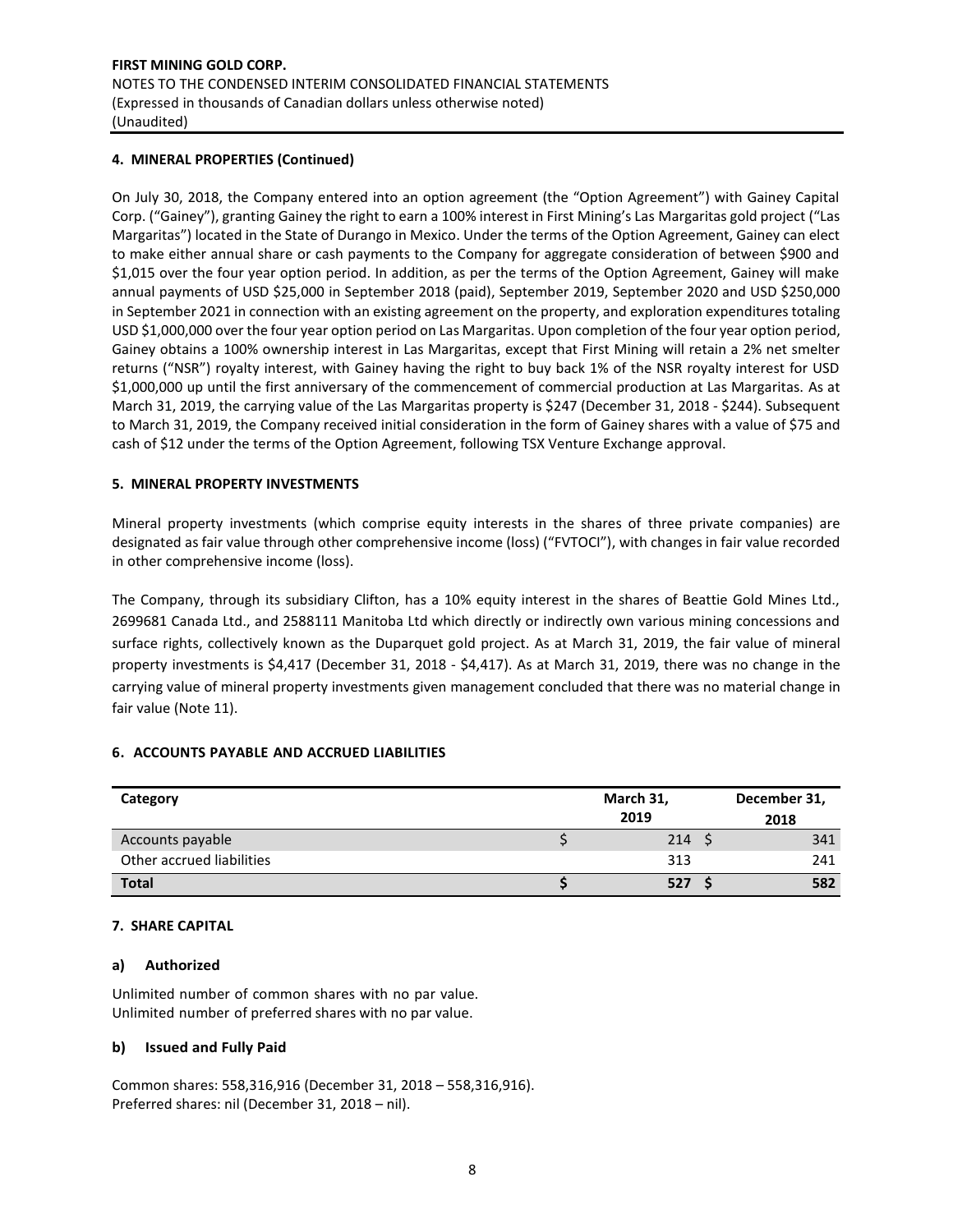## **7. SHARE CAPITAL (Continued)**

## **c) Warrants**

The movements in warrants during the three months ended March 31, 2019 and year ended December 31, 2018 are summarized as follows:

|                                                    | <b>Number</b>  | <b>Weighted average</b> |
|----------------------------------------------------|----------------|-------------------------|
|                                                    |                | exercise price          |
| Balance as at December 31, 2017                    | 49,693,409     | 0.81                    |
| Warrants exercised                                 | (5, 131, 300)  | 0.17                    |
| Warrants expired                                   | (24, 445, 254) | 0.80                    |
| Balance as at December 31, 2018 and March 31, 2019 | 20,116,855     | 0.99                    |

The following table summarizes information about the warrants outstanding as at March 31, 2019:

| <b>Exercise price</b> | <b>Number of warrants</b><br>outstanding | <b>Weighted average</b><br>exercise price<br>$(5 per share)$ | <b>Weighted average</b><br>remaining life (years) |
|-----------------------|------------------------------------------|--------------------------------------------------------------|---------------------------------------------------|
| $$0.01 - 0.50$        | 3,241,855                                | \$0.42                                                       | 2.07                                              |
| $$0.51 - 1.00$        | $\overline{\phantom{0}}$                 | $\overline{\phantom{a}}$                                     | $\overline{\phantom{a}}$                          |
| $$1.01 - 1.50$        | 16,875,000                               | 1.10                                                         | 0.35                                              |
|                       | 20,116,855                               | \$0.99                                                       | 0.63                                              |

## **d) Stock Options**

The Company has adopted a stock option plan that allows for the granting of incentive stock options to Directors, Officers, employees and certain consultants of the Company for up to 10% of the Company's issued and outstanding common shares. Stock options granted under the plan may be subject to vesting provisions as determined by the Board of Directors.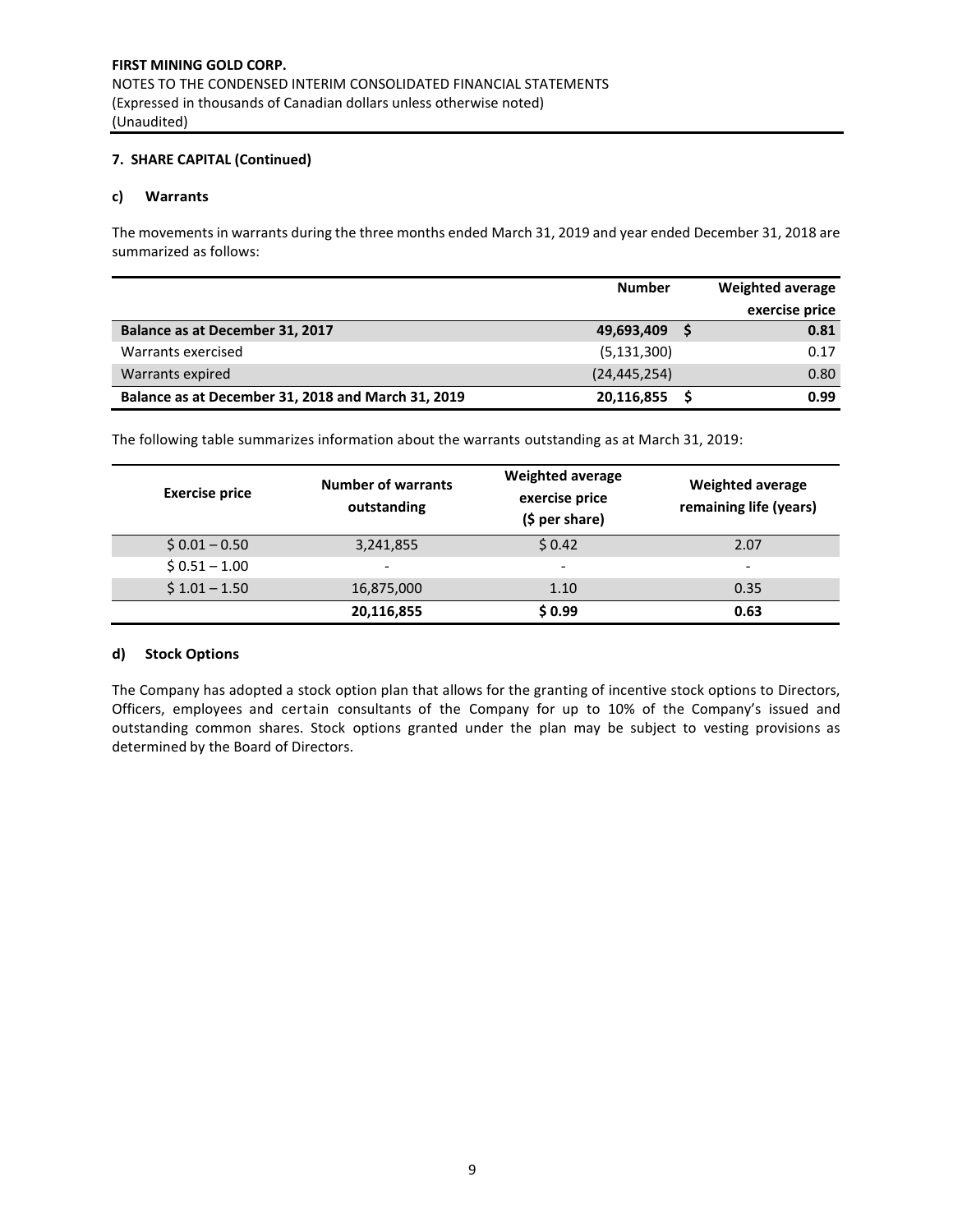## **7. SHARE CAPITAL (Continued)**

The movements in stock options during the three months ended March 31, 2019 and year ended December 31, 2018 are summarized as follows:

|                                 | <b>Number</b> |     | Weighted average |
|---------------------------------|---------------|-----|------------------|
|                                 |               |     | exercise price   |
| Balance as at December 31, 2017 | 30,608,000    | \$. | 0.74             |
| Granted - January 15, 2018      | 9,575,000     |     | 0.60             |
| Granted - April 16, 2018        | 120,000       |     | 0.50             |
| Granted - July 20, 2018         | 50,000        |     | 0.43             |
| Granted - October 16, 2018      | 1,400,000     |     | 0.40             |
| Granted - December 10, 2018     | 12,075,000    |     | 0.40             |
| Options exercised               | (638,000)     |     | 0.17             |
| Options expired                 | (1,950,000)   |     | 1.27             |
| Options forfeited               | (2,975,000)   |     | 0.68             |
| Balance as at December 31, 2018 | 48,265,000    | \$  | 0.61             |
| Granted - January 7, 2019       | 5,000,000     |     | 0.40             |
| Options expired                 | (7,325,000)   |     | 0.69             |
| Options forfeited               | (412,500)     |     | 0.57             |
| Balance as at March 31, 2019    | 45,527,500    | Ŝ   | 0.57             |

The weighted average closing share price at the date of exercise for the three months ended March 31, 2019 was \$nil (March 31, 2018 – \$0.51). No stock options were exercised during the three months ended March 31, 2019 (March 31, 2018 – 164,000).

The following table summarizes information about the stock options outstanding as at March 31, 2019:

|                          |                      | <b>Options Outstanding</b>                                  | <b>Options Exercisable</b>                       |                      |                                                             |                                                  |
|--------------------------|----------------------|-------------------------------------------------------------|--------------------------------------------------|----------------------|-------------------------------------------------------------|--------------------------------------------------|
| <b>Exercise</b><br>price | Number of<br>options | <b>Weighted average</b><br>exercise price<br>(\$ per share) | Weighted<br>average<br>remaining life<br>(vears) | Number of<br>options | <b>Weighted average</b><br>exercise price<br>(\$ per share) | Weighted<br>average<br>remaining life<br>(years) |
| $$0.01 - 0.50$           | 22,817,500           | \$0.40                                                      | 4.06                                             | 8,901,875            | \$0.39                                                      | 3.02                                             |
| $$0.51 - 1.00$           | 22.710.000           | 0.75                                                        | 2.90                                             | 22,710,000           | 0.75                                                        | 2.90                                             |
|                          | 45,527,500           | \$0.57                                                      | 3.48                                             | 31,611,875           | \$0.65                                                      | 2.93                                             |

During the three months ended March 31, 2019, there were 5,000,000 (March 31, 2018 – 9,575,000) incentive stock option granted with an aggregate fair value of \$1,126 (March 31, 2018 – \$3,499), or a weighted average fair value of \$0.23 per option (March 31, 2018 – \$0.37). As at March 31, 2019, 13,915,625 (March 31, 2018 – 485) incentive stock options remain unvested with an aggregate grant date fair value of \$1,268 (March 31, 2018 - \$192).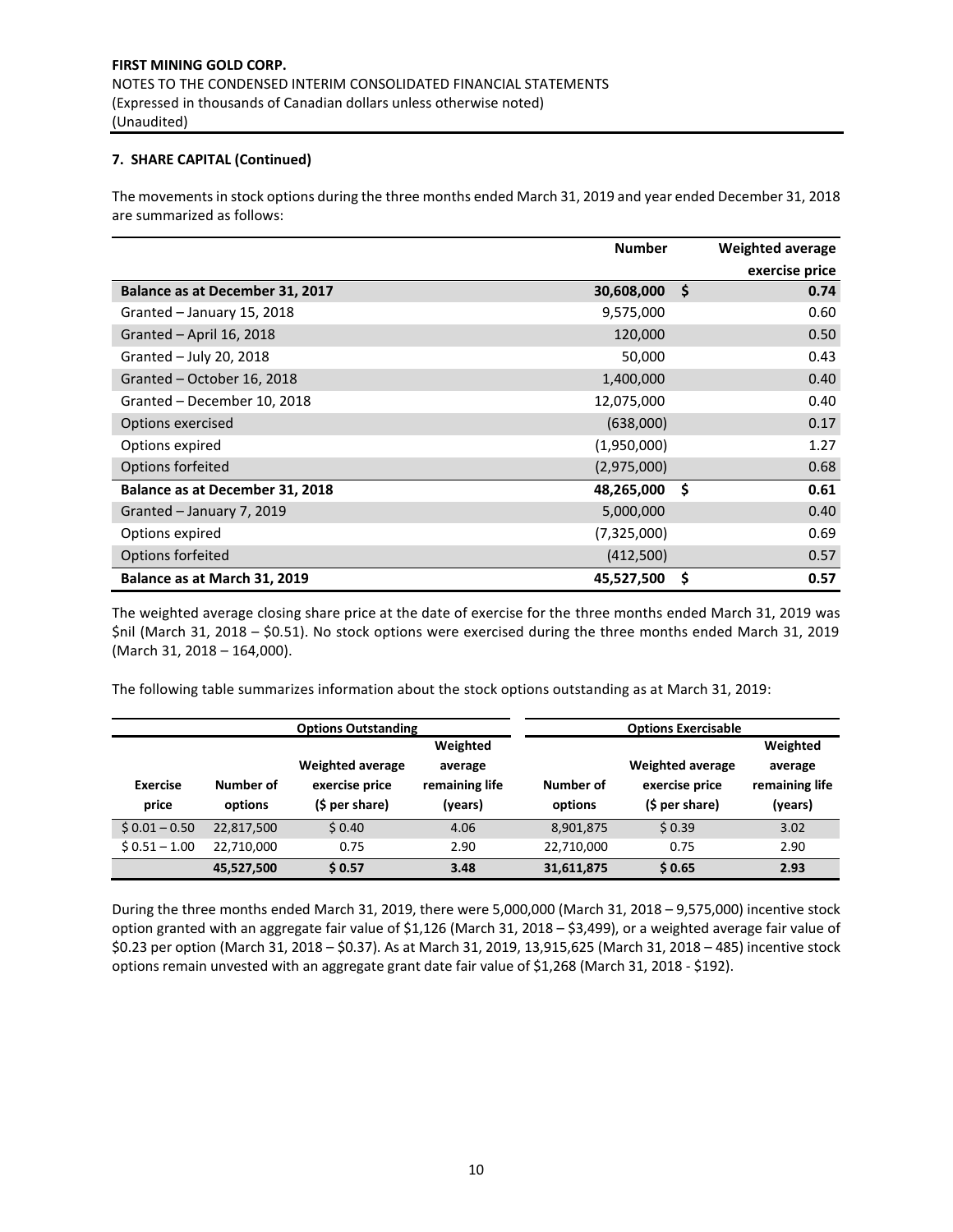## **7. SHARE CAPITAL (Continued)**

Certain incentive stock options granted were directly attributable to exploration and evaluation expenditures on mineral properties and were therefore capitalized to mineral properties. In addition, certain incentive stock options were subject to vesting provisions. These two factors result in differences between the aggregate fair value of incentive stock options granted and total share-based payments expenses during the periods. Total share-based payments expense during the periods ended March 31, 2019 and March 31, 2018 was classified within the financial statements as follows:

|                                          | For the three months ended<br>March 31, |     |       |  |
|------------------------------------------|-----------------------------------------|-----|-------|--|
| <b>Statements of Net Loss:</b>           | 2019                                    |     | 2018  |  |
| General and administration               | \$<br>330                               | -S  | 1,828 |  |
| Exploration and evaluation               | 11                                      |     | 89    |  |
| Investor relations and marketing         | 120                                     |     | 383   |  |
| Corporate development and due diligence  | 113                                     |     | 228   |  |
| <b>Subtotal</b>                          | \$<br>574 <sub>5</sub>                  |     | 2,528 |  |
|                                          | For the three months ended              |     |       |  |
|                                          | March 31,                               |     |       |  |
| <b>Statements of Financial Position:</b> | 2019                                    |     | 2018  |  |
| <b>Mineral Properties</b>                | 151                                     | - S | 888   |  |
| <b>Total</b>                             | 725                                     | Ś   | 3,416 |  |

The grant date fair value of the stock options recognized in the period has been estimated using the Black-Scholes option pricing model with the following weighted average assumptions:

|                                        | Three months ended | Year ended        |
|----------------------------------------|--------------------|-------------------|
|                                        | March 31, 2019     | December 31, 2018 |
| Risk-free interest rate                | 2.20%              | 1.91%             |
| Share price at grant date (in dollars) | \$0.40             | \$0.41            |
| Exercise price (in dollars)            | \$0.40             | \$0.48            |
| Expected life (years)                  | 5.00 years         | 5.00 years        |
| Expected volatility <sup>(1)</sup>     | 72.21%             | 70.87%            |
| Forfeiture rate                        | 5.07%              | 2.64%             |
| Expected dividend yield                | Nil                | <b>Nil</b>        |

(1) The computation of expected volatility prior to the December 10, 2018 option grant was based on the historical volatility of comparable companies from a representative peer group of publicly traded mineral exploration companies. Commencing December 10, 2018, the computation of expected volatility was based on the Company's historical price volatility, over a period which approximates the expected life of the option.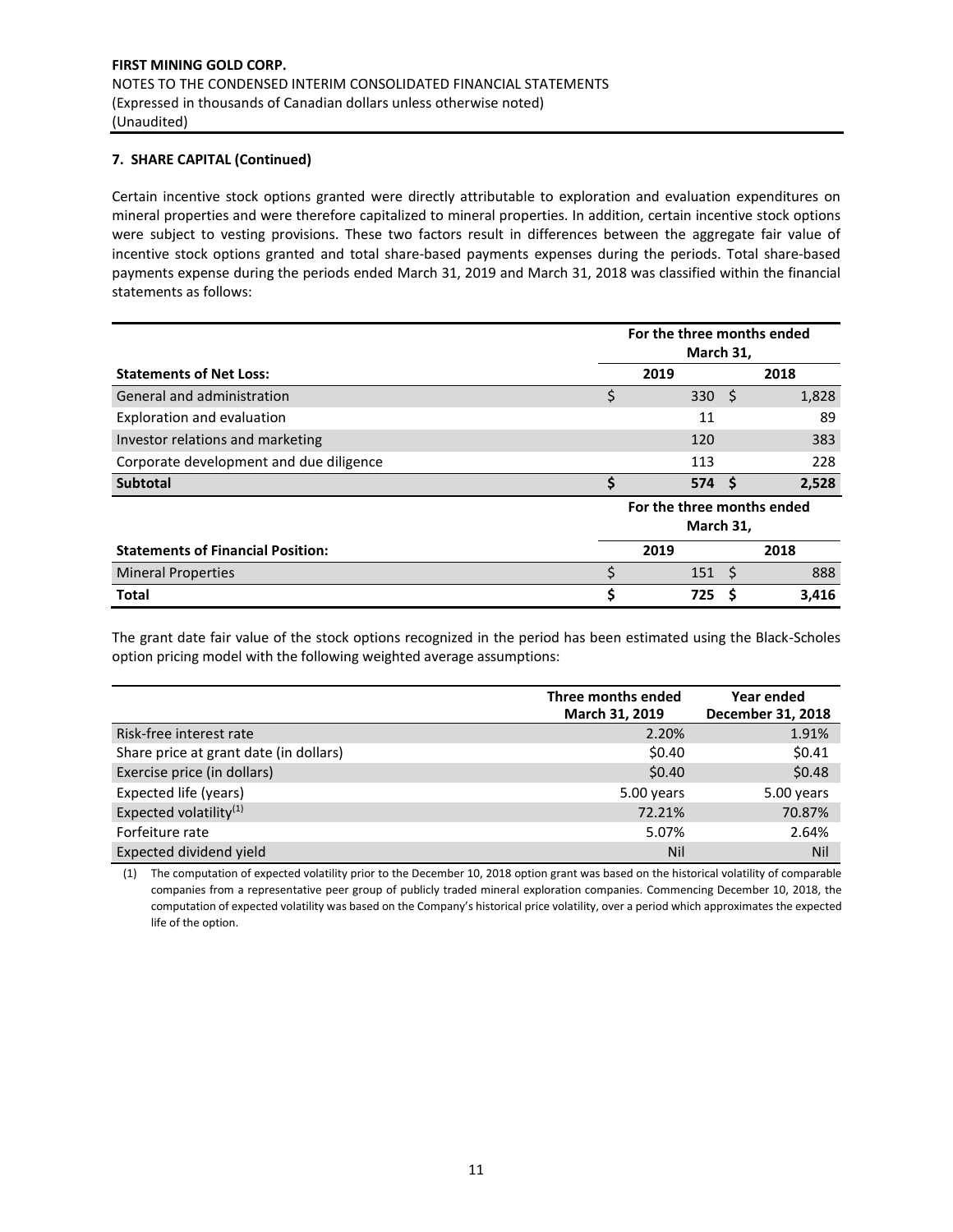## **8. EXPENDITURES**

Components by nature of the Company's functional operating expenditure categories are as follows:

|                                                     | For the three months ended March 31, 2019 |     |    |                                      |    |                                                              |    |                                               |       |       |
|-----------------------------------------------------|-------------------------------------------|-----|----|--------------------------------------|----|--------------------------------------------------------------|----|-----------------------------------------------|-------|-------|
|                                                     | General and<br>administration             |     |    | <b>Exploration and</b><br>evaluation |    | <b>Investor relations</b><br>and marketing<br>communications |    | Corporate<br>development and<br>due diligence | Total |       |
| Administrative and office                           | Ś                                         | 98  | \$ | 42                                   | \$ | 5                                                            | \$ |                                               | Ś.    | 145   |
| Depreciation                                        |                                           | 3   |    | 40                                   |    | ۰                                                            |    |                                               |       | 43    |
| Consultants                                         |                                           | 26  |    | 12                                   |    | 23                                                           |    |                                               |       | 61    |
| Directors fees                                      |                                           | 34  |    |                                      |    | ۰                                                            |    |                                               |       | 34    |
| Exploration and evaluation                          |                                           |     |    | 10                                   |    |                                                              |    |                                               |       | 10    |
| Investor relations and<br>marketing communications  |                                           |     |    | 2                                    |    | 363                                                          |    |                                               |       | 365   |
| <b>Professional fees</b>                            |                                           | 86  |    |                                      |    |                                                              |    |                                               |       | 86    |
| <b>Salaries</b>                                     |                                           | 204 |    | 41                                   |    | 18                                                           |    | 28                                            |       | 291   |
| Share-based payments<br>$(non-cash)$ (Note $7(d)$ ) |                                           | 330 |    | 11                                   |    | 120                                                          |    | 113                                           |       | 574   |
| Transfer agent and filing fees                      |                                           | 74  |    |                                      |    |                                                              |    |                                               |       | 74    |
| Travel and accommodation                            |                                           | 12  |    | 41                                   |    | 5.                                                           |    | 4                                             |       | 62    |
| <b>Operating expenditures total</b>                 | Ś                                         | 867 | Ś  | 199                                  | \$ | 534                                                          | \$ | 145                                           | \$    | 1,745 |

|                                                     | For the three months ended March 31, 2018 |                               |                                      |                |    |                                                              |   |                                               |       |       |
|-----------------------------------------------------|-------------------------------------------|-------------------------------|--------------------------------------|----------------|----|--------------------------------------------------------------|---|-----------------------------------------------|-------|-------|
|                                                     |                                           | General and<br>administration | <b>Exploration and</b><br>evaluation |                |    | <b>Investor relations</b><br>and marketing<br>communications |   | Corporate<br>development and<br>due diligence | Total |       |
| Administrative and office                           | ς                                         | 93                            | Ś.                                   | 30             | Ś. | 12                                                           | Ś | $\overline{2}$                                | Ś.    | 137   |
| Depreciation                                        |                                           | $\overline{2}$                |                                      | 52             |    | ٠                                                            |   | $\overline{\phantom{a}}$                      |       | 54    |
| Consultants                                         |                                           | 7                             |                                      | 18             |    |                                                              |   |                                               |       | 25    |
| Directors fees                                      |                                           | 35                            |                                      |                |    |                                                              |   | ٠                                             |       | 35    |
| Exploration and evaluation                          |                                           |                               |                                      | $\mathbf{1}$   |    |                                                              |   | $\overline{\phantom{0}}$                      |       |       |
| Investor relations and<br>marketing communications  |                                           | 1                             |                                      | $\overline{2}$ |    | 214                                                          |   | 1                                             |       | 218   |
| <b>Professional fees</b>                            |                                           | 77                            |                                      |                |    |                                                              |   |                                               |       | 77    |
| <b>Salaries</b>                                     |                                           | 311                           |                                      | 38             |    | 94                                                           |   | 85                                            |       | 528   |
| Share-based payments<br>$(non-cash)$ (Note $7(d)$ ) |                                           | 1,828                         |                                      | 89             |    | 383                                                          |   | 228                                           |       | 2,528 |
| Transfer agent and filing fees                      |                                           | 50                            |                                      |                |    |                                                              |   |                                               |       | 50    |
| Travel and accommodation                            |                                           | 32                            |                                      | 38             |    | 33                                                           |   | 11                                            |       | 114   |
| <b>Operating expenditures total</b>                 | Ś.                                        | 2,436                         | \$                                   | 268            | \$ | 736                                                          | Ś | 327                                           | \$    | 3,767 |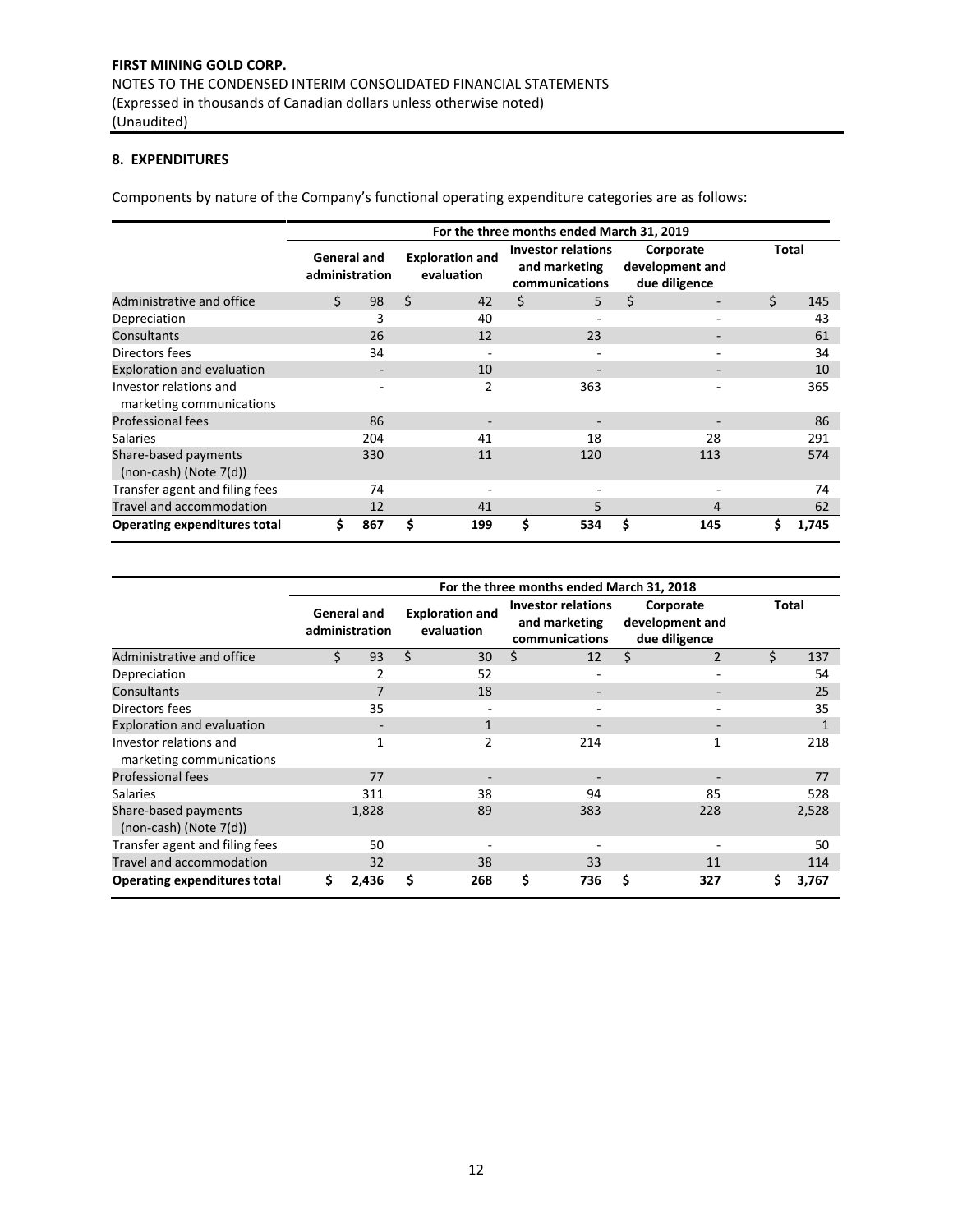## **9. SEGMENT INFORMATION**

The Company operates in a single reportable operating segment, being the acquisition, exploration, and development of North American mineral properties. Geographic information about the Company's non-current assets, excluding financial instruments, as at March 31, 2019 and December 31, 2018 is as follows:

| <b>Non-current assets</b> | March 31, 2019 | December 31, 2018 |
|---------------------------|----------------|-------------------|
| Canada                    | 244,897        | 243,854           |
| Mexico                    | 339            | 334               |
| <b>USA</b>                | 792            | 809               |
| <b>Total</b>              | 246,028        | 244,997           |

## **10. RELATED PARTY TRANSACTIONS**

Key management includes the Directors and Officers of the Company. The compensation paid or payable to key management for services during the three months ended March 31, 2019 and 2018 are as follows:

| Service or Item                 | Three months ended March 31, |     |  |       |
|---------------------------------|------------------------------|-----|--|-------|
|                                 | 2019                         |     |  | 2018  |
| Directors' fees                 |                              | 34  |  | 35    |
| Salaries and consultants' fees  |                              | 274 |  | 393   |
| Share-based payments (non-cash) |                              | 568 |  | 2,475 |
| <b>Total</b>                    |                              | 876 |  | 2.903 |

## **11. FAIR VALUE**

Fair values have been determined for measurement and/or disclosure purposes based on the following methods.

The Company characterizes fair value measurements using a hierarchy that prioritizes inputs depending on the degree to which they are observable. The three levels of the fair value hierarchy are as follows:

- Level 1: fair value measurements are quoted prices (unadjusted) in active markets for identical assets or liabilities;
- Level 2: fair value measurements are those derived from inputs other than quoted prices included within level 1 that are observable for the asset or liability, either directly (i.e. as prices) or indirectly (i.e. derived from prices); and
- Level 3: fair value measurements are those derived from valuation techniques that include significant inputs for the asset or liability that are not based on observable market data (unobservable inputs).

The carrying values of cash and cash equivalents, current accounts and other receivables, and accounts payable and accrued liabilities approximated their fair values because of the short-term nature of these financial instruments. These financial instruments are classified as financial assets and liabilities at amortized cost.

The carrying values of non-current reclamation deposit and other receivables approximated their fair values. These financial instruments are classified as financial assets at amortized cost.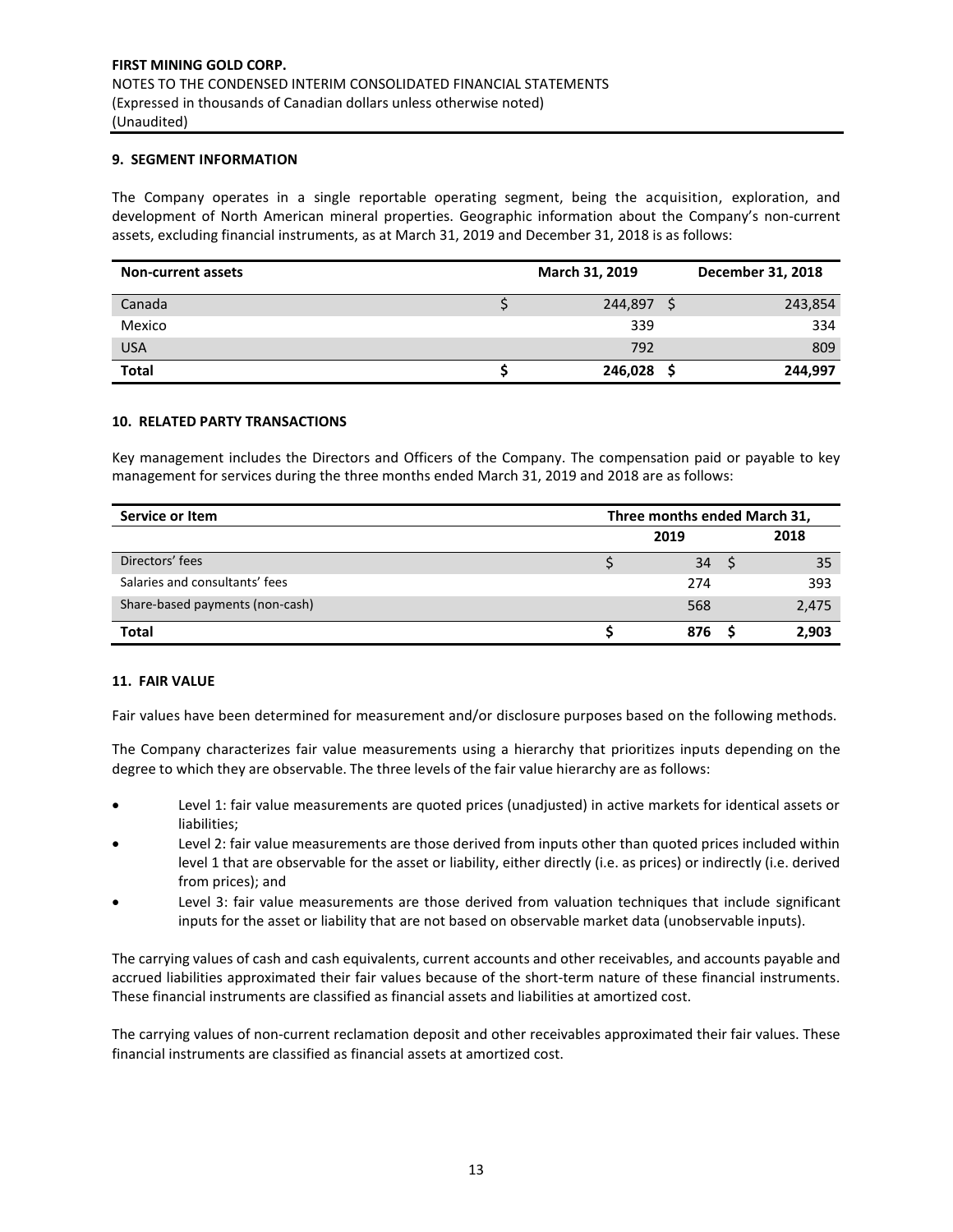## **11. FAIR VALUE (Continued)**

The carrying value of marketable securities was based on the quoted market prices of the shares as at March 31, 2019 and was therefore considered to be Level 1. These financial instruments are classified as financial assets at FVTOCI.

The mineral property investments (First Mining's 10% equity interest in three privately held companies that own the Duparquet Gold Project) are classified as financial assets at FVTOCI. The carrying value of the mineral property investments was not based on observable market data and was therefore considered to be Level 3. The initial fair value of the mineral property investments was determined based on attributable pro-rata gold ounces for the Company's 10% indirect interest in the Duparquet project, which formed part of the identifiable assets from the acquisition of Clifton. Subsequently, the fair value has been reassessed at each period end. Scenarios which may result in a significant change in fair value include, among others, a change in the performance of the investee, a change in the market for the investee's future products, a change in the performance of comparable entities, a change in gold price, a change in the economic environment, or evidence from external transactions in the investee's equity. As at March 31, 2019, management concluded that there was no significant change in the fair value of the mineral property investments.

The following table presents the Company's fair value hierarchy for financial assets that are measured at fair value:

|                                          |                | March 31, 2019         |         | December 31, 2018 |                        |             |  |  |  |
|------------------------------------------|----------------|------------------------|---------|-------------------|------------------------|-------------|--|--|--|
|                                          |                | Fair value measurement |         |                   | Fair value measurement |             |  |  |  |
|                                          | Carrying value | Level 1                | Level 3 | Carrying value    | Level 1                | Level 3     |  |  |  |
| <b>Financial assets:</b>                 |                |                        |         |                   |                        |             |  |  |  |
| Marketable securities<br>(Note 3)        | \$2,669        | \$2,669                | \$      | \$2,597           | \$2,597                | Ş           |  |  |  |
| Mineral property<br>investments (Note 5) | 4,417          |                        | 4,417   | 4,417             | -                      | 4,417       |  |  |  |
| <b>Total</b>                             | \$7,086        | 2,669<br>ς             | \$4,417 | \$7,014           | \$2,597                | 4,417<br>S. |  |  |  |

None of the Company's financial liabilities are subsequently measured at fair value after initial recognition.

During the three months ended March 31, 2019 there have been no transfers of amounts between Level 1, Level 2, and Level 3 of the fair value hierarchy.

## **12. SUBSEQUENT EVENTS**

## **Non-Brokered Private Placement Financing**

On April 29, 2019, the Company announced a non-brokered private placement for aggregate gross proceeds of up to \$6,012 (the "Offering"). The Offering will consist of up to 15,600,000 units of the Company (the "Units") at a price of \$0.27 per Unit for gross proceeds of up to \$4,212 and up to 5,000,000 flow-through units of the Company (the "FT Units") at a price of \$0.36 per FT Unit for gross proceeds of up to \$1,800.

Each Unit will consist of one common share of the Company and one-half of one common share purchase warrant (each whole common share purchase warrant, a "Warrant"). Each Warrant will entitle the holder to acquire one common share of the Company at a price of \$0.40 at any time prior to the date which is three years following the closing date of the Offering.